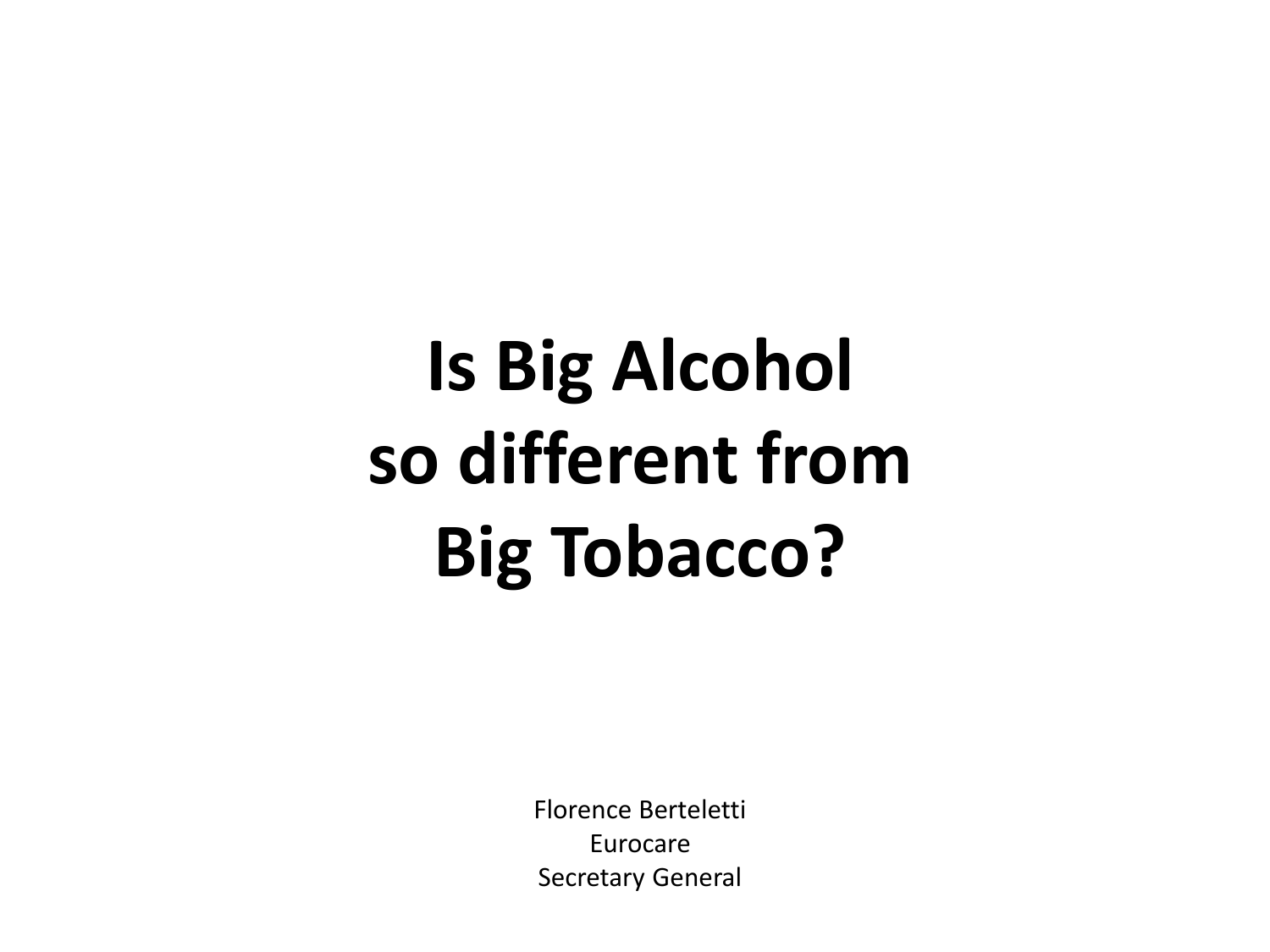## Professional journey:

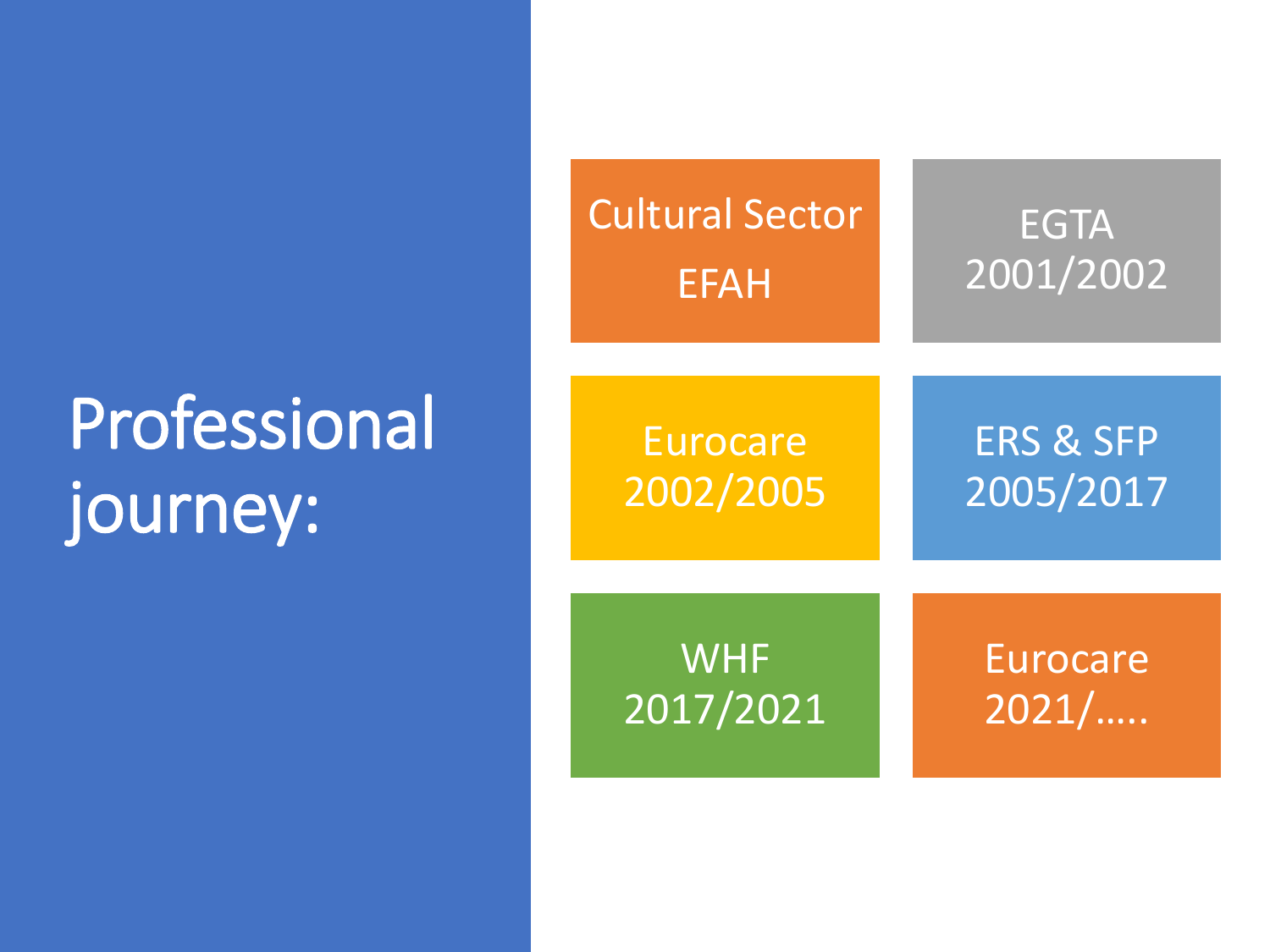## **Cultural** sector

CULTURE FOR THE "SAKE" OF **CULTURE** 

EMERGENCE OF THE CULTURAL "INDUSTRIES"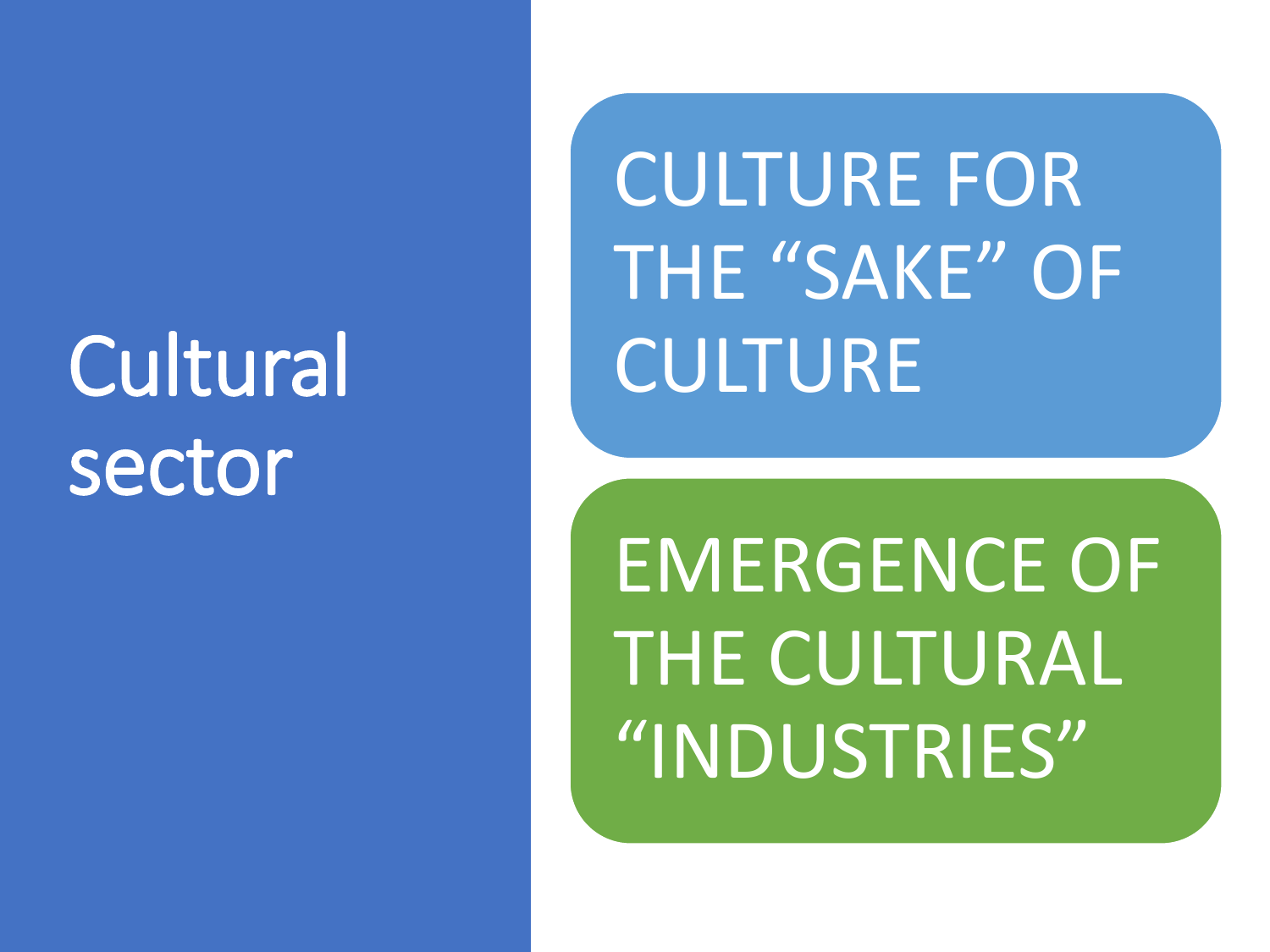European group of television advertising

20 years ago…

First day at work: Tobacco ban on the TWFD

Database of alcohol industry marketing spend

First discussions self regulation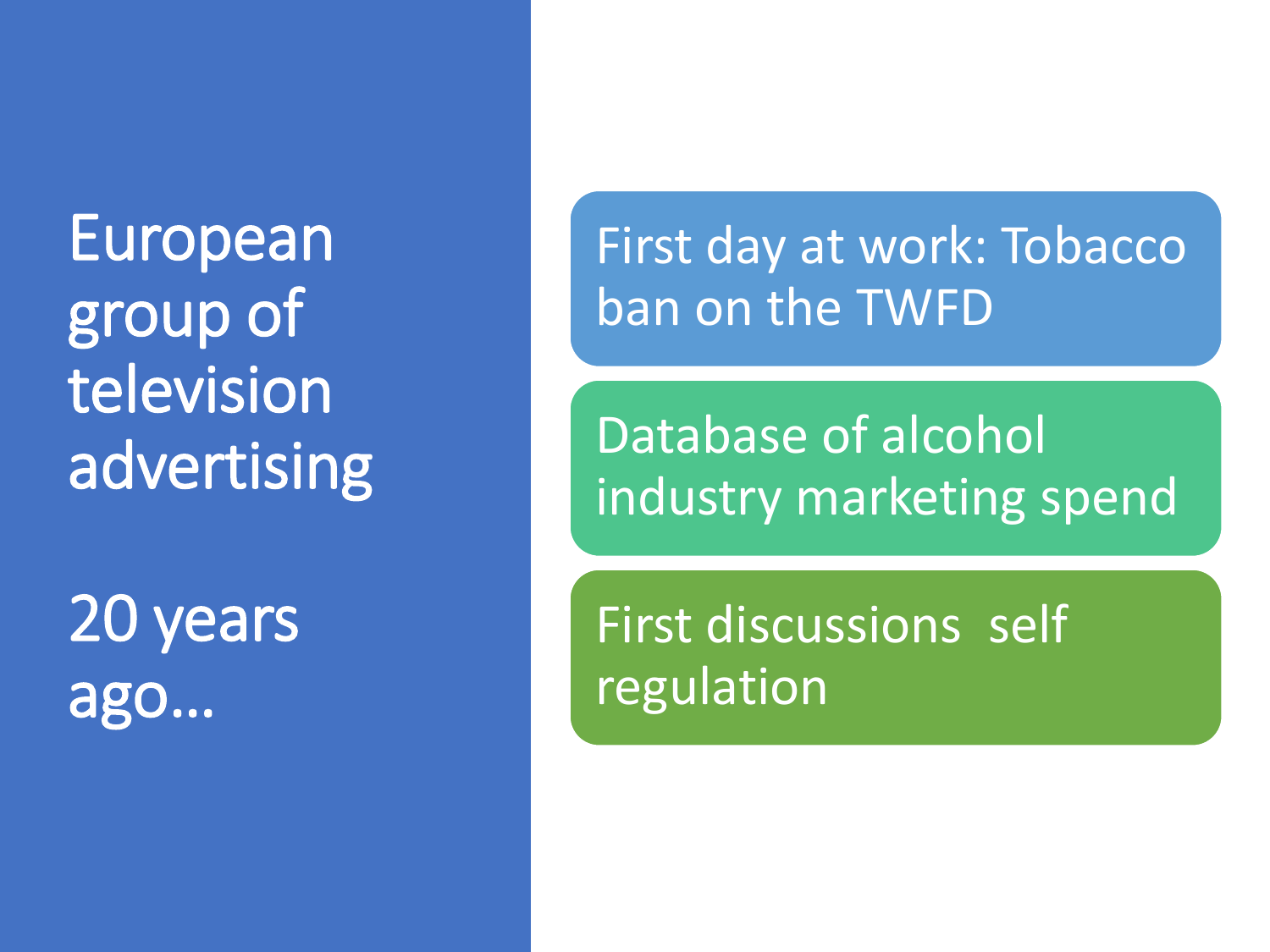#### **What they say:**

*EGTA has been a proponent of responsible alcohol advertising and was a founding member of the European Alcohol and Health Forum. Our commitments focussed around providing advertising professionals with a benchmarking tool and, in turn, facilitating the exchange of best practices across Europe in the area of responsible advertising. This was done through the creation of a compendium on alcohol advertising based on a survey conducted across 21 European countries. This study found TV advertising to be the most restricted means of marketing communication with regards to alcohol advertising. egta's compendium also highlights that sales houses comply with a wide range of advertising self‐regulatory codes of conduct and individual companies codes of ethics applicable to the advertising of alcoholic beverages.*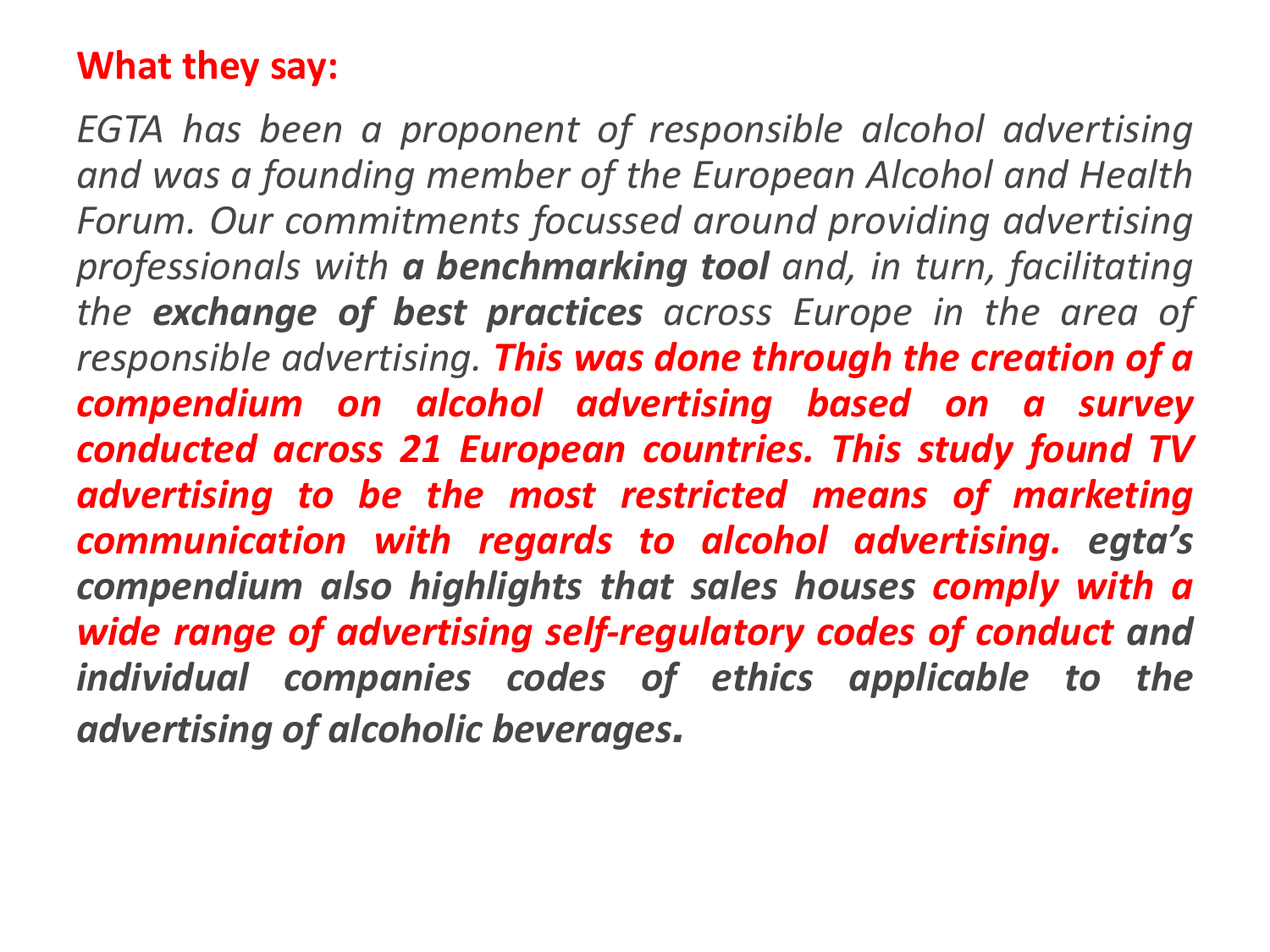#### **How it REALLY is!**

**EGTA is the European trade association for marketers of advertising solutions across (multiple) screens and/or audio platforms, with the aim to help its members protect, grow and diversify their business around content edited and broadcast on a linear basis by their TV channels and/or radio stations.**

**EGTA's objectives & mission statement:**

*It is egta's role to assist and empower television and radio sales houses in their efforts to MONETISE AUDIO AND/OR AUDIOVISUAL CONTENT THROUGH ADVERTISING SOLUTIONS, REGARDLESS OF THE DEVICE OR PLATFORM IT APPEARS ON.*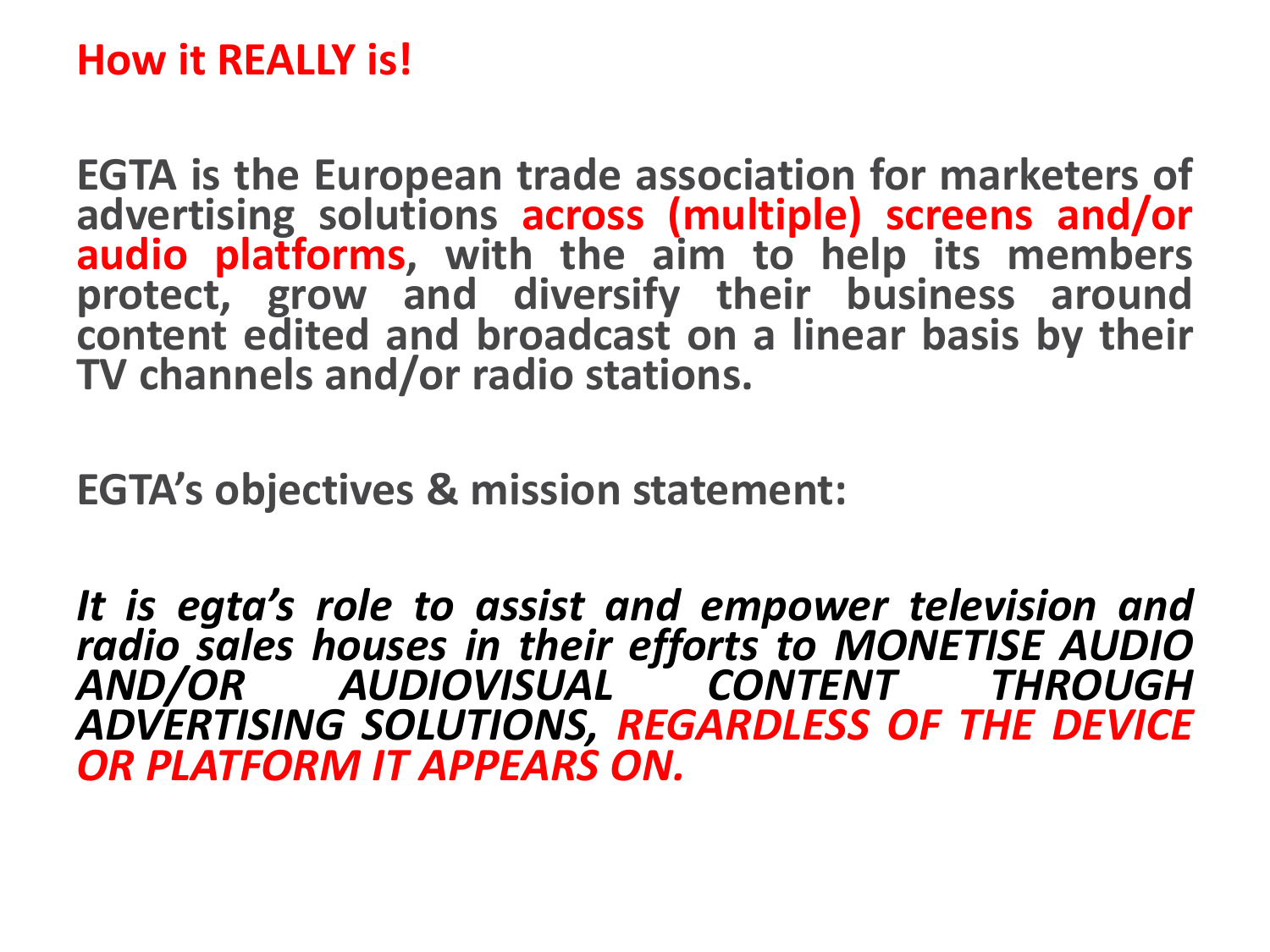## From Culture to public health? Why EUROCARE?

Advertising power

Lobbying techniques of the AI

Kingdon Model

Shaped my professional & and family life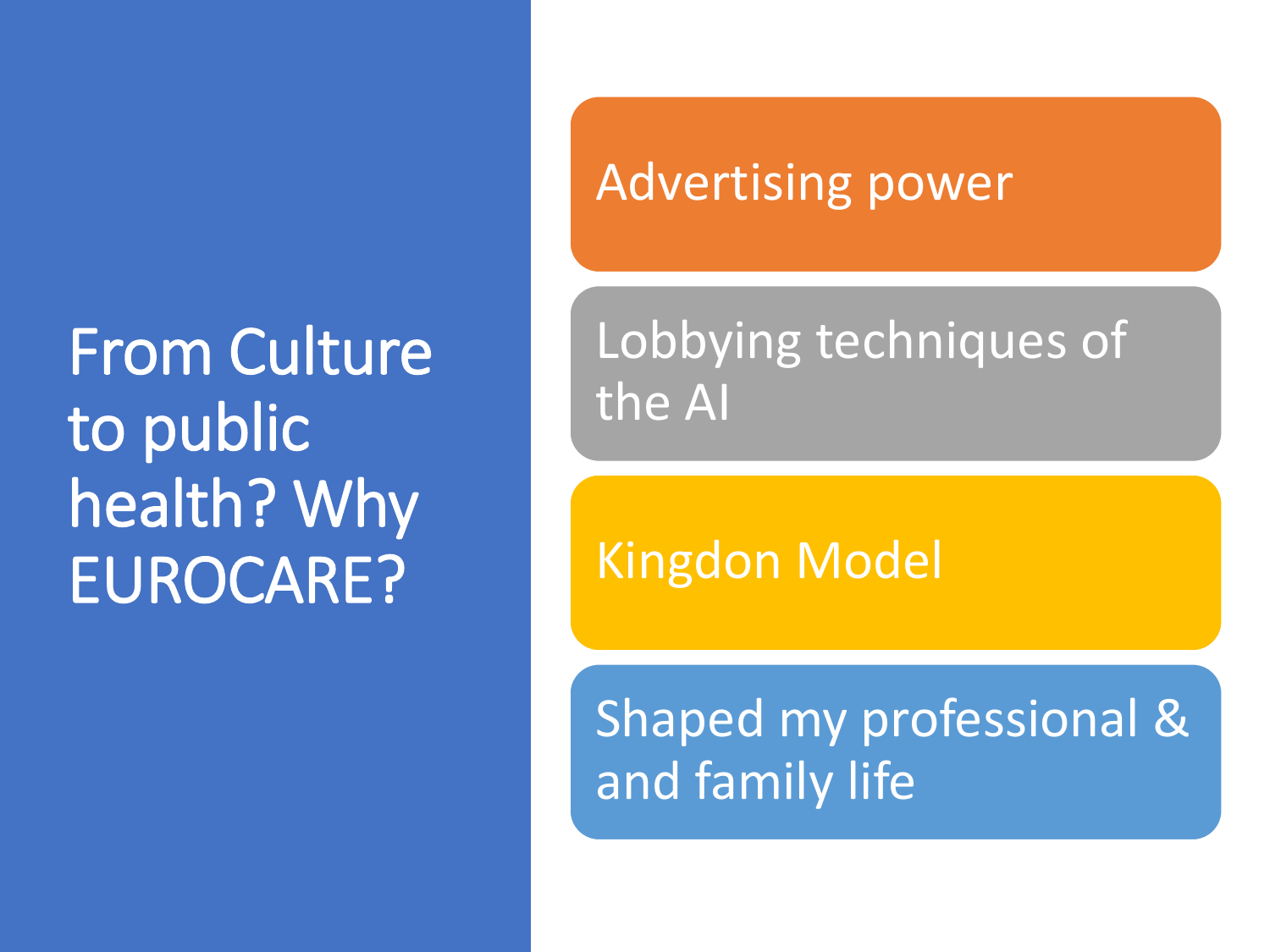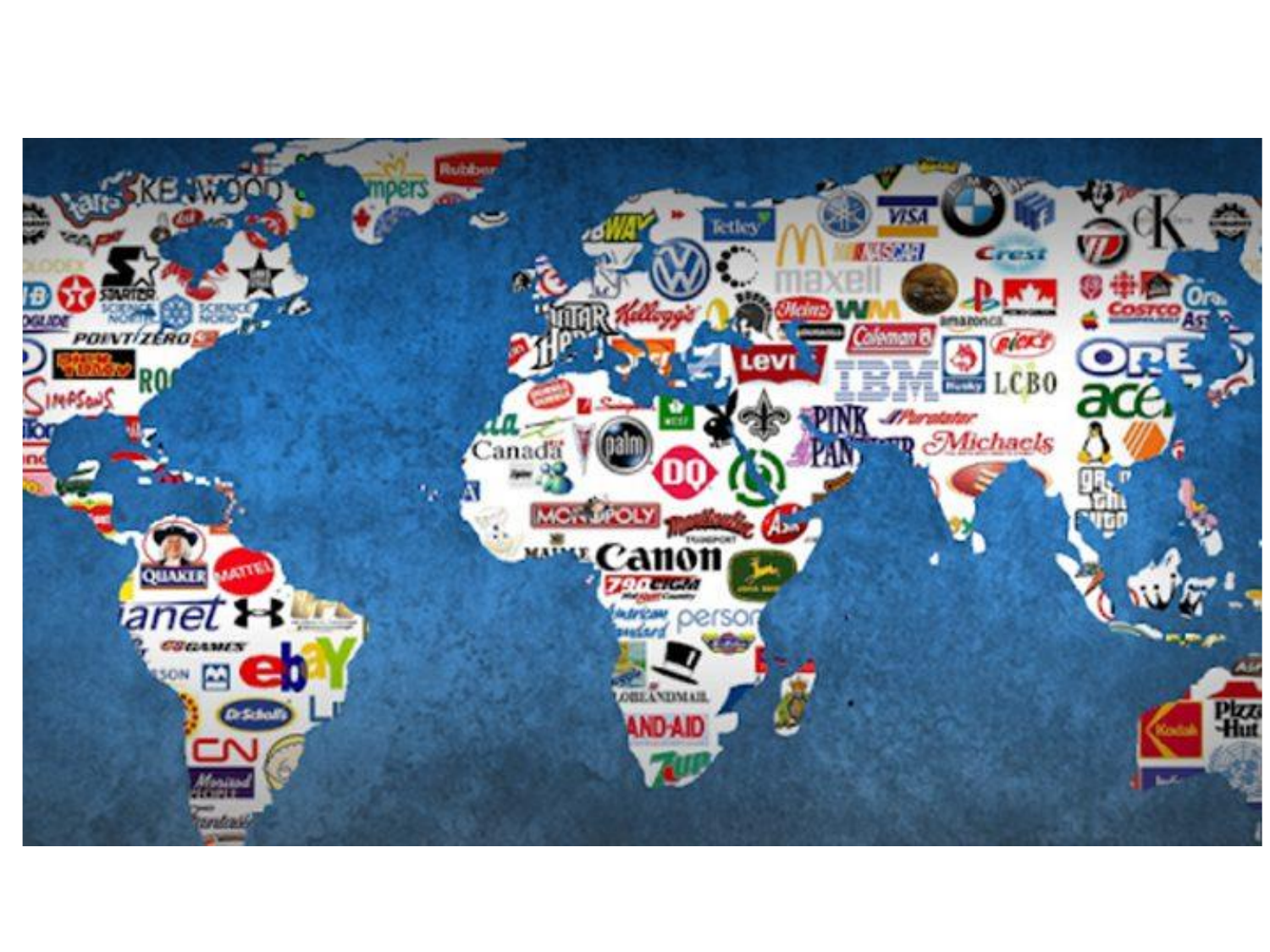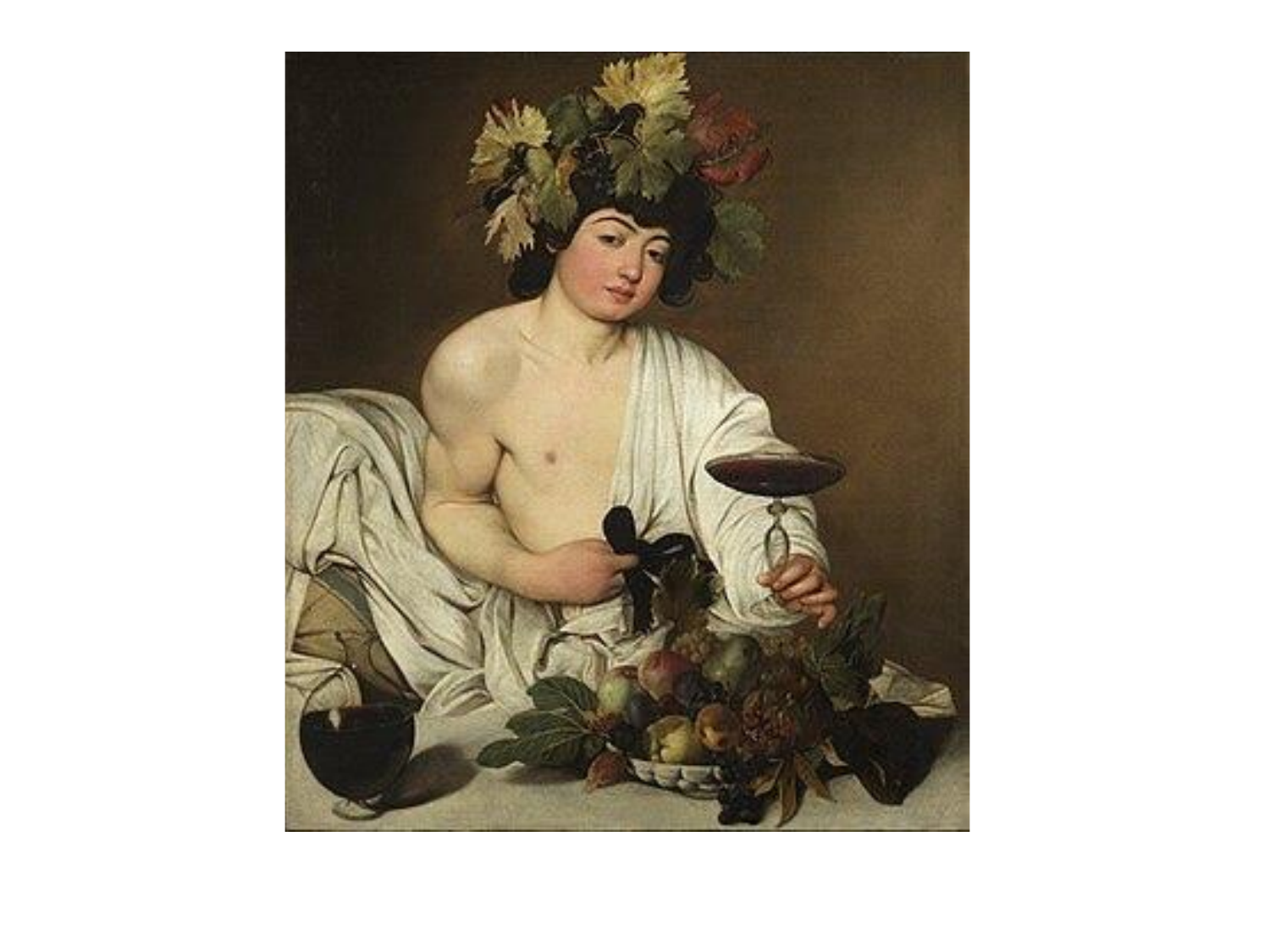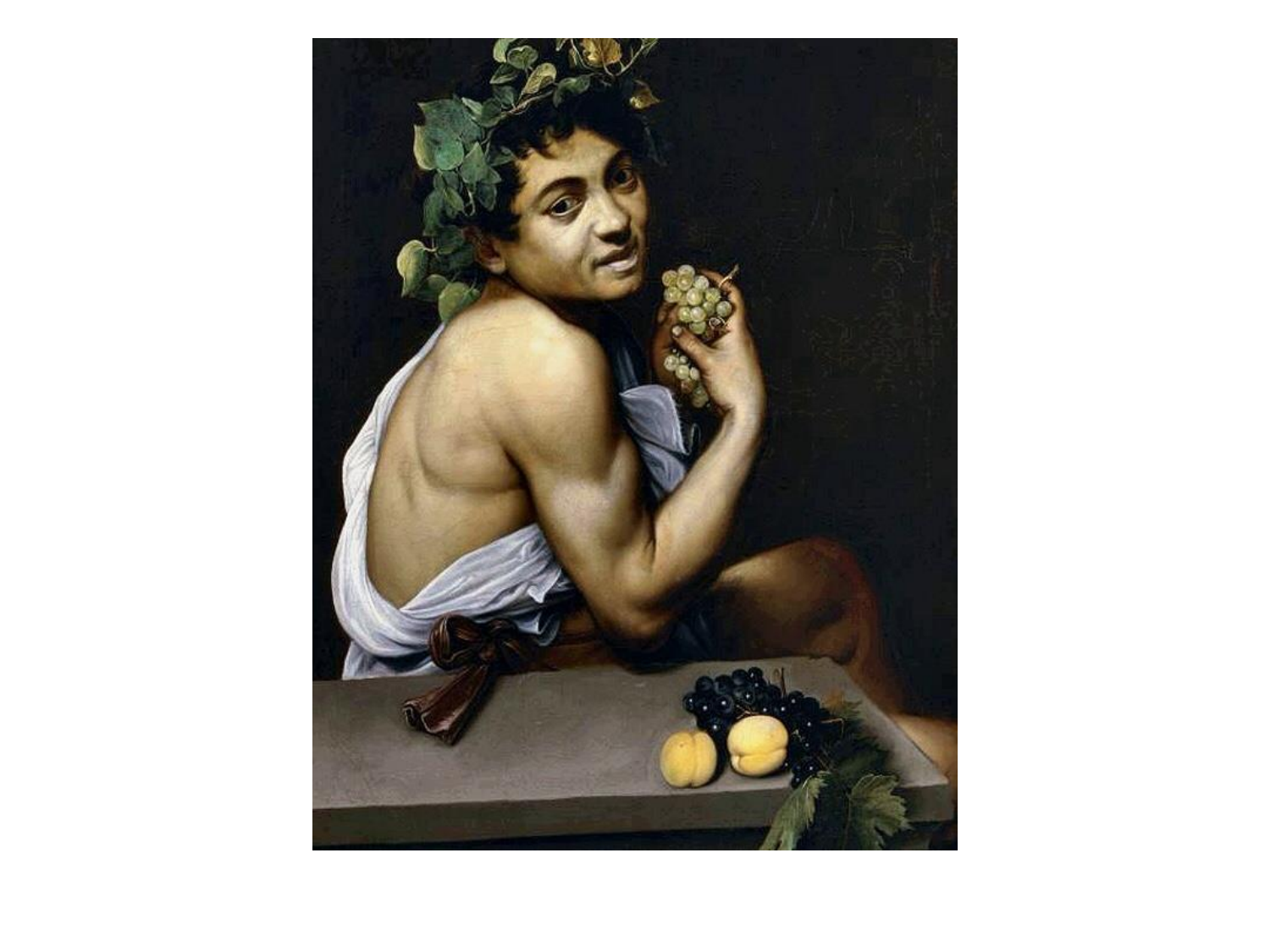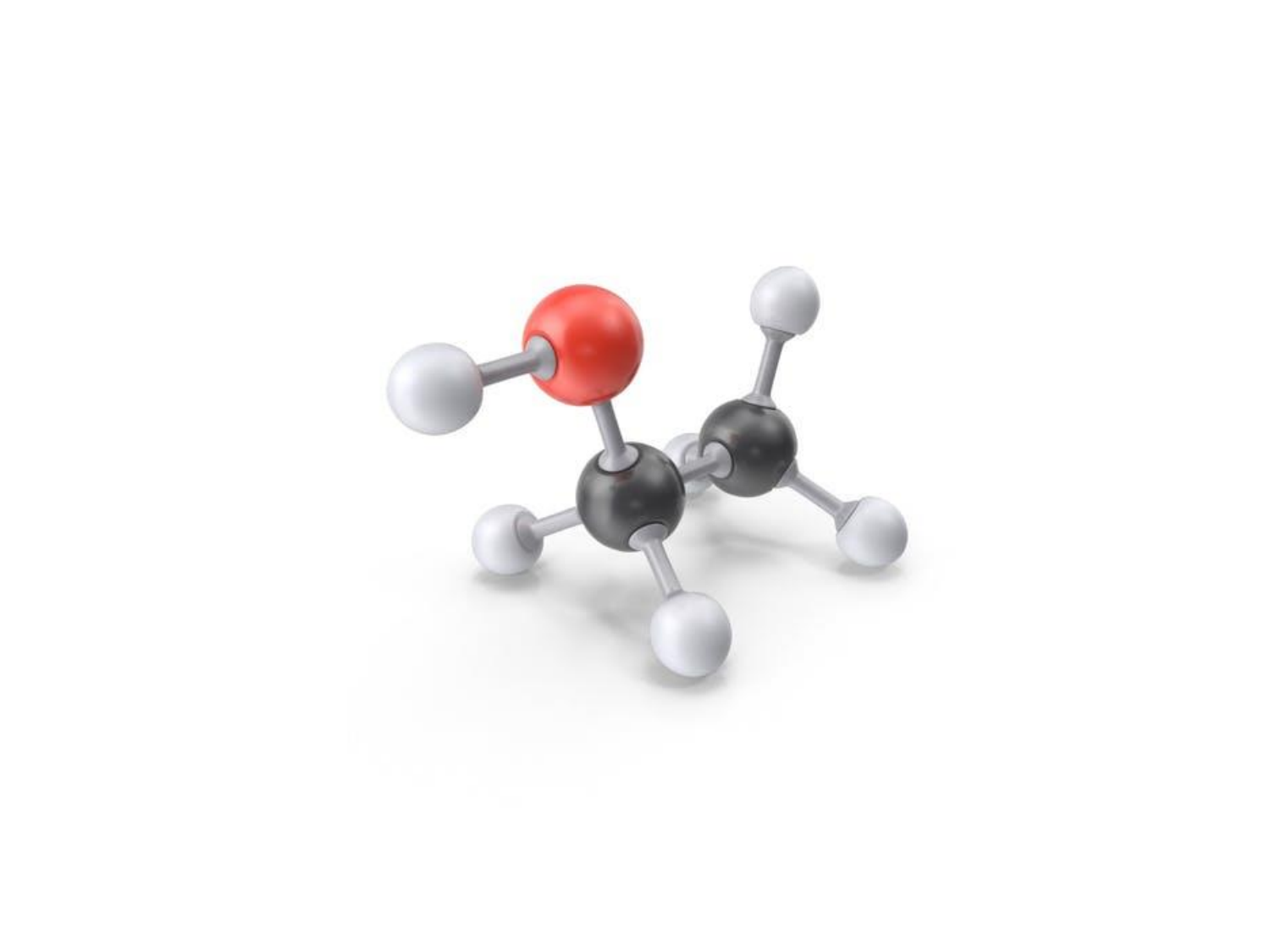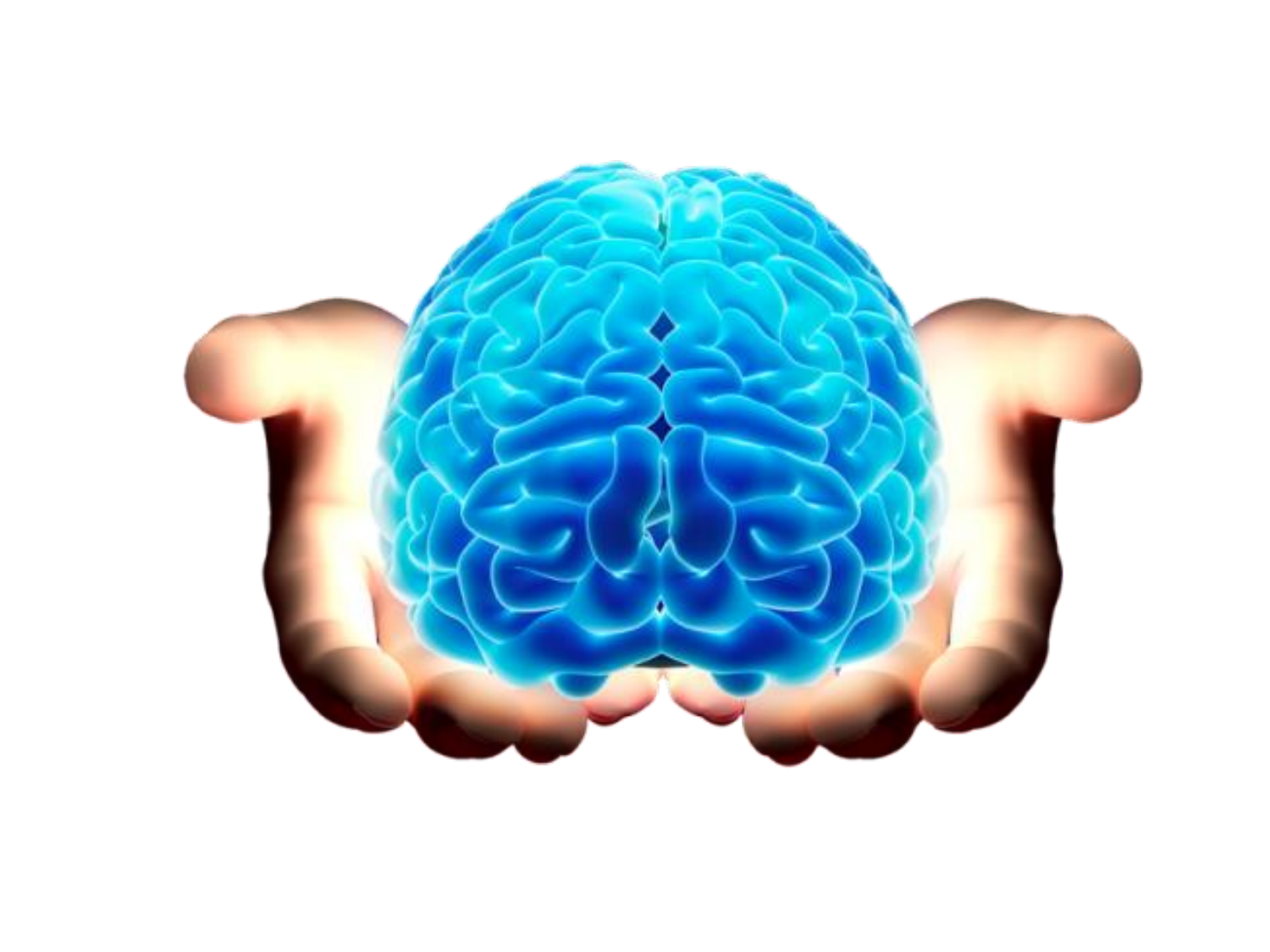ERS and SFP Difficult to resume 15 years ….

**Scientific societies and congresses**

**Smoke Free laws**

**Stakeholder's dialogue group & FCTC 5.3**

**Tobtaxy**

**TPD**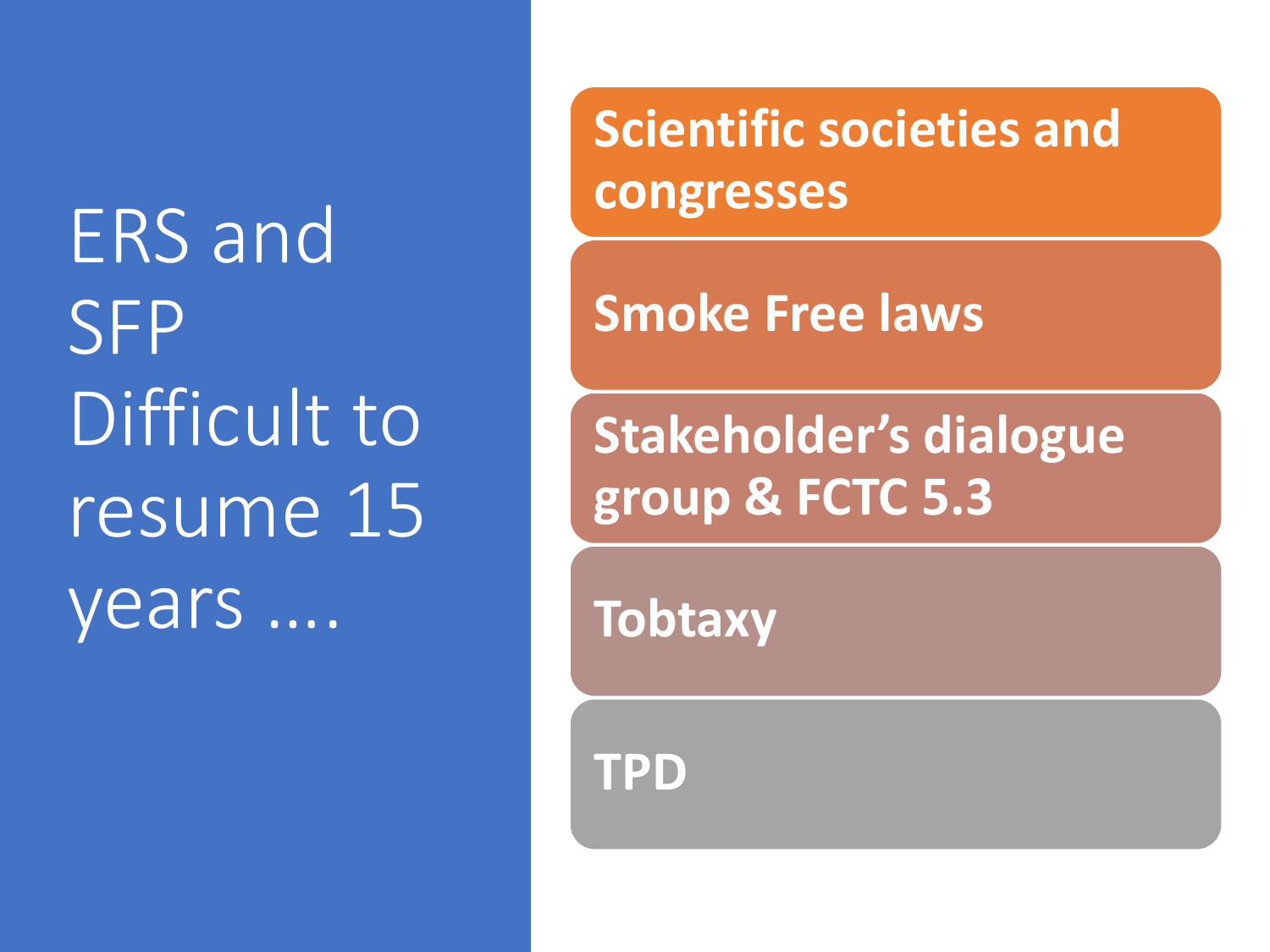## World Heart Federation

#### **The UN and HQ Geneva**

#### **World Health Assembly**

#### **FoPL CODEX**

### **Health taxes and innovative financing**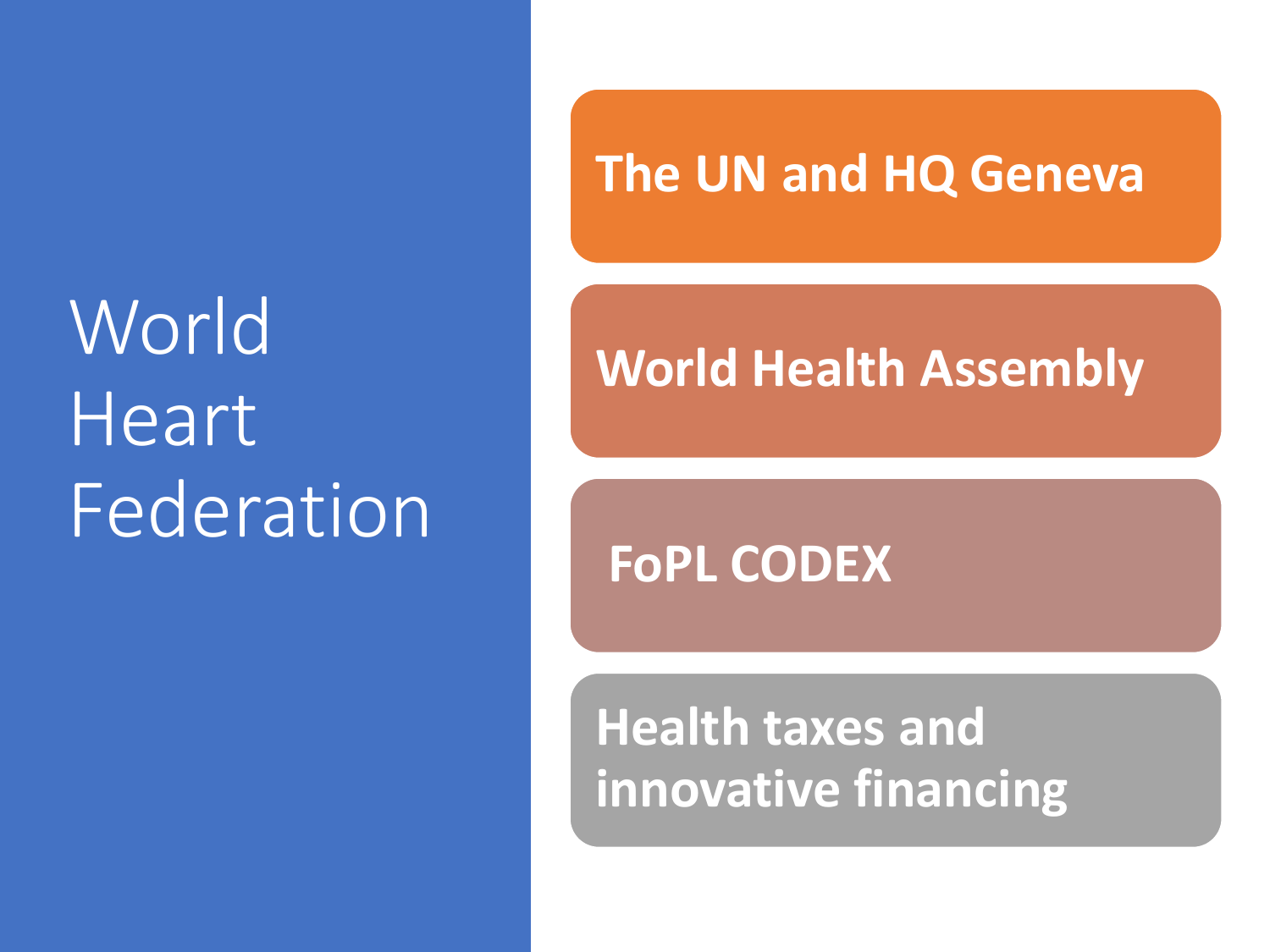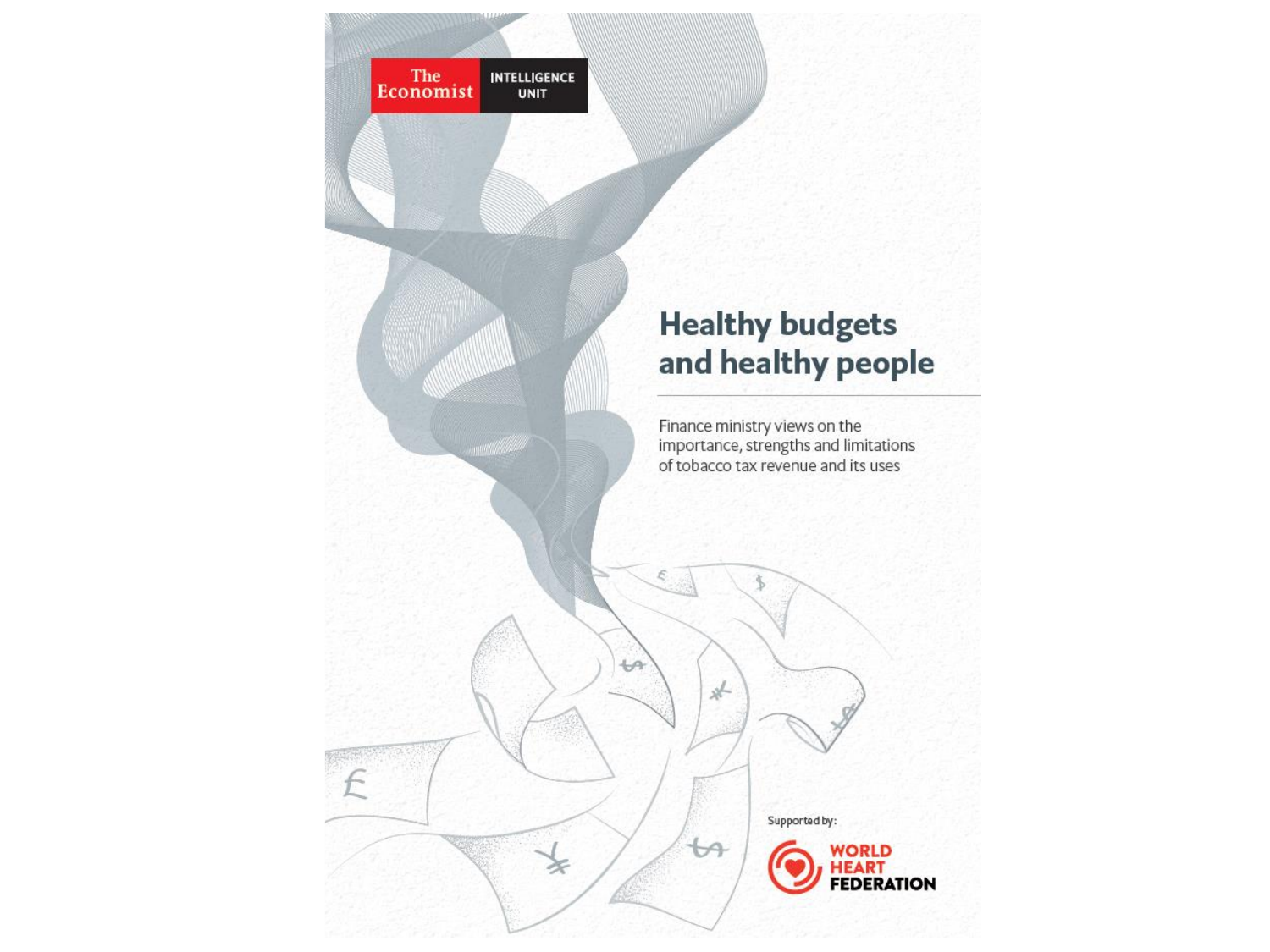

# Closing the cycle: back at Eurocare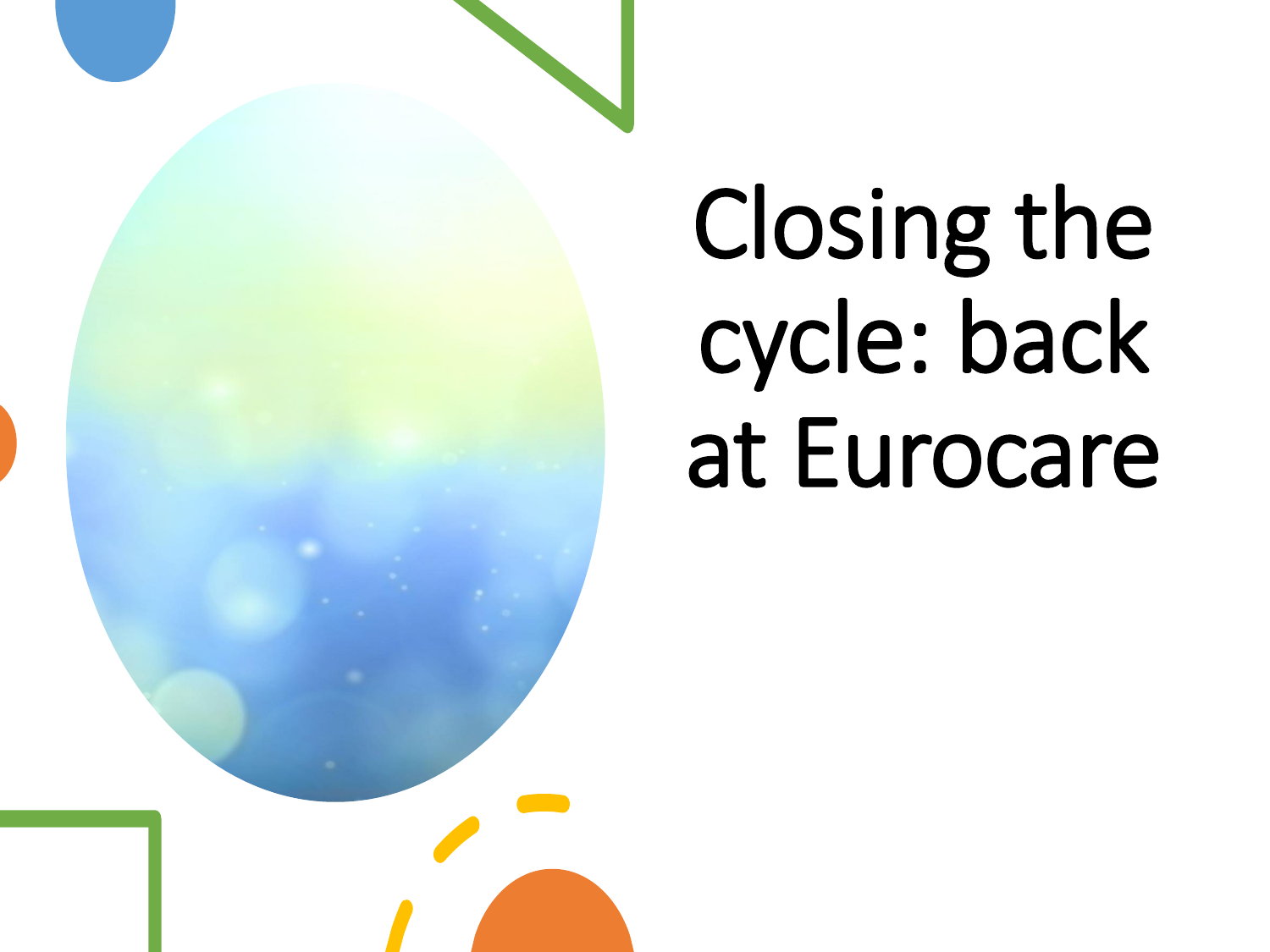Tobacco Tactics and Alcohol tactics are THE SAME BUT:

- Commissioning own scientific studies and discrediting proven science;
- Manoeuvring to hijack the political and legislative process; (BLOCK AMEND DELAY)
- Exaggerating the economic importance of the industry;
- Manipulating public opinion to gain the appearance of respectability;
- Fabricating support through front groups;
- Intimidating governments with litigation or the threat of litigation.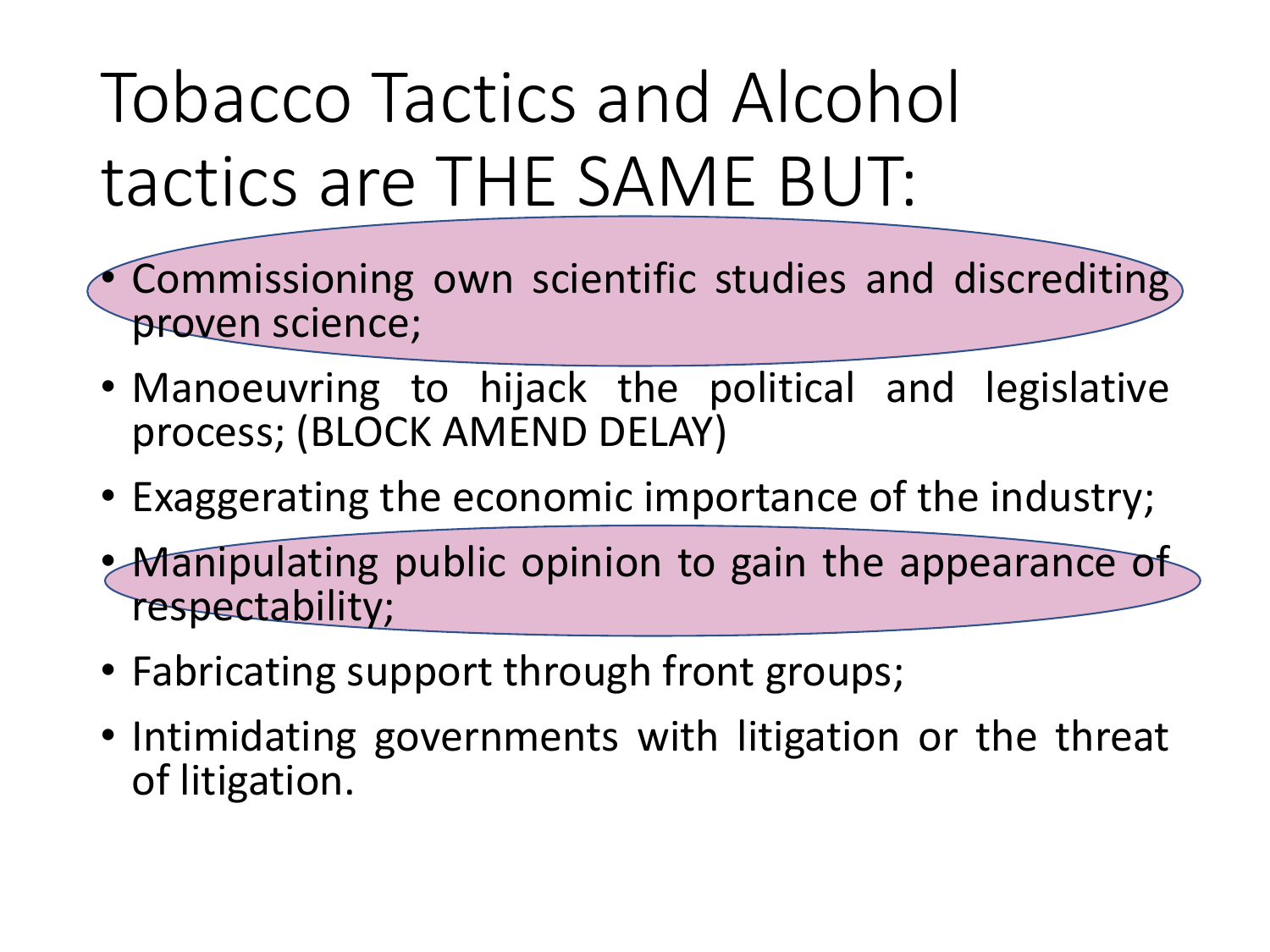## Lessons learnt on the "what"

**Raise awareness about the harm**

**Fundamental conflict of interest with the AI and PH**

**Story telling and positive narratives of drinking less or not at all!**

**Labelling and health warning are preconditions for SAFER**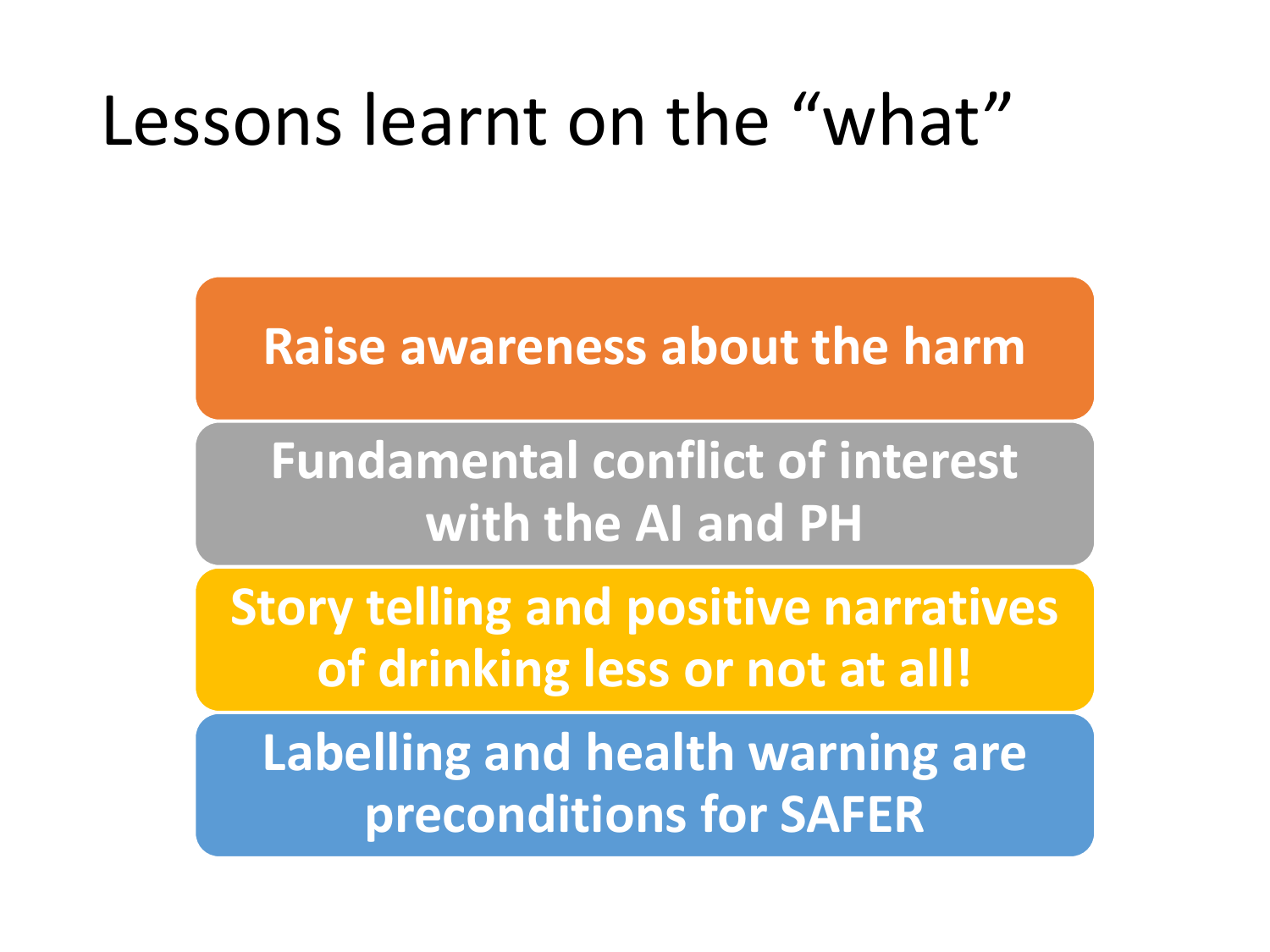## Lessons learnt on the "how"?

**Set PRIORITIES at international, Regional and national level**

**Don't speak with the industry**

**Speak with ONE VOICE**

**Make alliances**